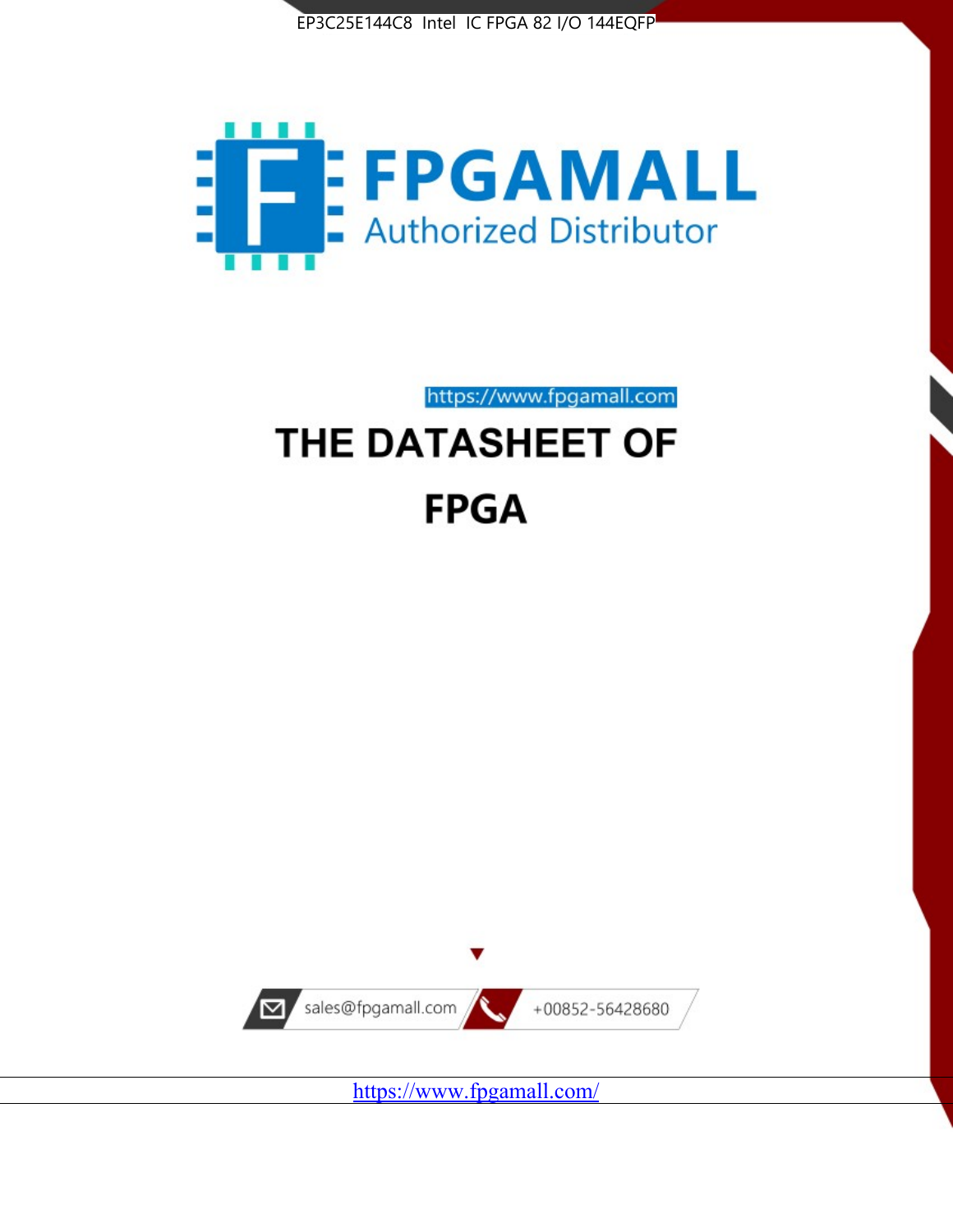EP3C25E144C8 Intel IC FPGA 82 I/O 144EQFP



# **1. Cyclone III Device Family Overview**

#### **CIII51001-2.4**

Cyclone® III device family offers a unique combination of high functionality, low power and low cost. Based on Taiwan Semiconductor Manufacturing Company (TSMC) low-power (LP) process technology, silicon optimizations and software features to minimize power consumption, Cyclone III device family provides the ideal solution for your high-volume, low-power, and cost-sensitive applications. To address the unique design needs, Cyclone III device family offers the following two variants:

- Cyclone III—lowest power, high functionality with the lowest cost
- Cyclone III LS—lowest power FPGAs with security

With densities ranging from about 5,000 to 200,000 logic elements (LEs) and 0.5 Megabits (Mb) to 8 Mb of memory for less than  $\frac{1}{4}$  watt of static power consumption, Cyclone III device family makes it easier for you to meet your power budget. Cyclone III LS devices are the first to implement a suite of security features at the silicon, software, and intellectual property (IP) level on a low-power and high-functionality FPGA platform. This suite of security features protects the IP from tampering, reverse engineering and cloning. In addition, Cyclone III LS devices support design separation which enables you to introduce redundancy in a single chip to reduce size, weight, and power of your application.

This chapter contains the following sections:

- "Cyclone III Device Family Features" on page 1–1
- "Cyclone III Device Family Architecture" on page 1–6
- "Reference and Ordering Information" on page 1–12

## **Cyclone III Device Family Features**

Cyclone III device family offers the following features:

#### **Lowest Power FPGAs**

- Lowest power consumption with TSMC low-power process technology and Altera® power-aware design flow
- Low-power operation offers the following benefits:
	- Extended battery life for portable and handheld applications
	- Reduced or eliminated cooling system costs
	- Operation in thermally-challenged environments
- Hot-socketing operation support

@ 2012 Altera Corporation. All rights reserved. ALTERA, ARRIA, CYCLONE, HARDCOPY, MAX, MEGACORE, NIOS, QUARTUS and STRATIX words and logos are trademarks of Altera Corporation and registered in the U.S. Patent and Trademar



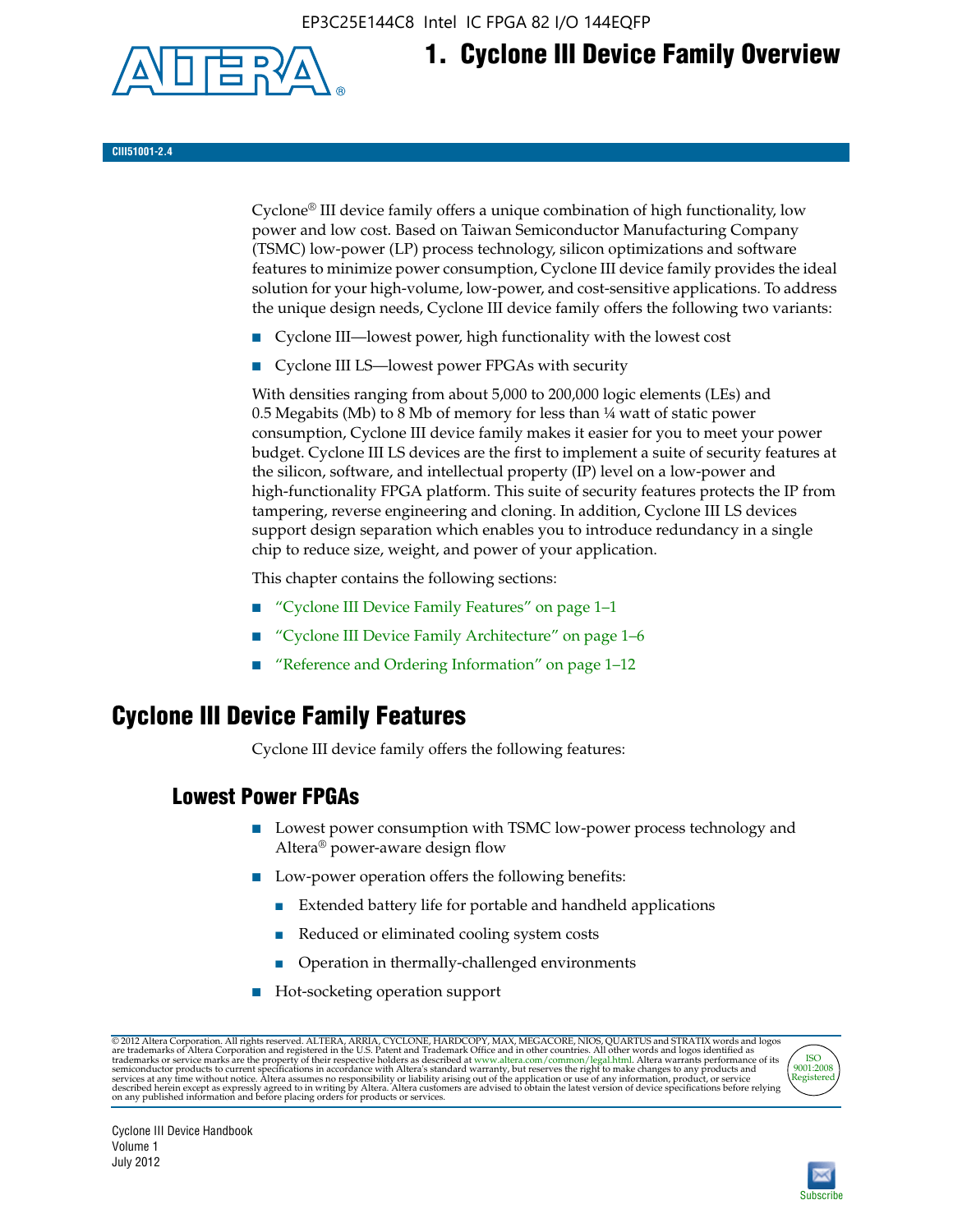#### **Design Security Feature**

Cyclone III LS devices offer the following design security features:

- Configuration security using advanced encryption standard (AES) with 256-bit volatile key
- **■** Routing architecture optimized for design separation flow with the Quartus<sup>®</sup> II software
	- Design separation flow achieves both physical and functional isolation between design partitions
- Ability to disable external JTAG port
- Error Detection (ED) Cycle Indicator to core
	- Provides a pass or fail indicator at every ED cycle
	- Provides visibility over intentional or unintentional change of configuration random access memory (CRAM) bits
- Ability to perform zeroization to clear contents of the FPGA logic, CRAM, embedded memory, and AES key
- Internal oscillator enables system monitor and health check capabilities

#### **Increased System Integration**

- High memory-to-logic and multiplier-to-logic ratio
- High I/O count, low-and mid-range density devices for user I/O constrained applications
	- Adjustable I/O slew rates to improve signal integrity
	- Supports I/O standards such as LVTTL, LVCMOS, SSTL, HSTL, PCI, PCI-X, LVPECL, bus LVDS (BLVDS), LVDS, mini-LVDS, RSDS, and PPDS
	- Supports the multi-value on-chip termination (OCT) calibration feature to eliminate variations over process, voltage, and temperature (PVT)
- Four phase-locked loops (PLLs) per device provide robust clock management and synthesis for device clock management, external system clock management, and I/O interfaces
	- Five outputs per PLL
	- Cascadable to save I/Os, ease PCB routing, and reduce jitter
	- Dynamically reconfigurable to change phase shift, frequency multiplication or division, or both, and input frequency in the system without reconfiguring the device
- Remote system upgrade without the aid of an external controller
- Dedicated cyclical redundancy code checker circuitry to detect single-event upset (SEU) issues
- Nios<sup>®</sup> II embedded processor for Cyclone III device family, offering low cost and custom-fit embedded processing solutions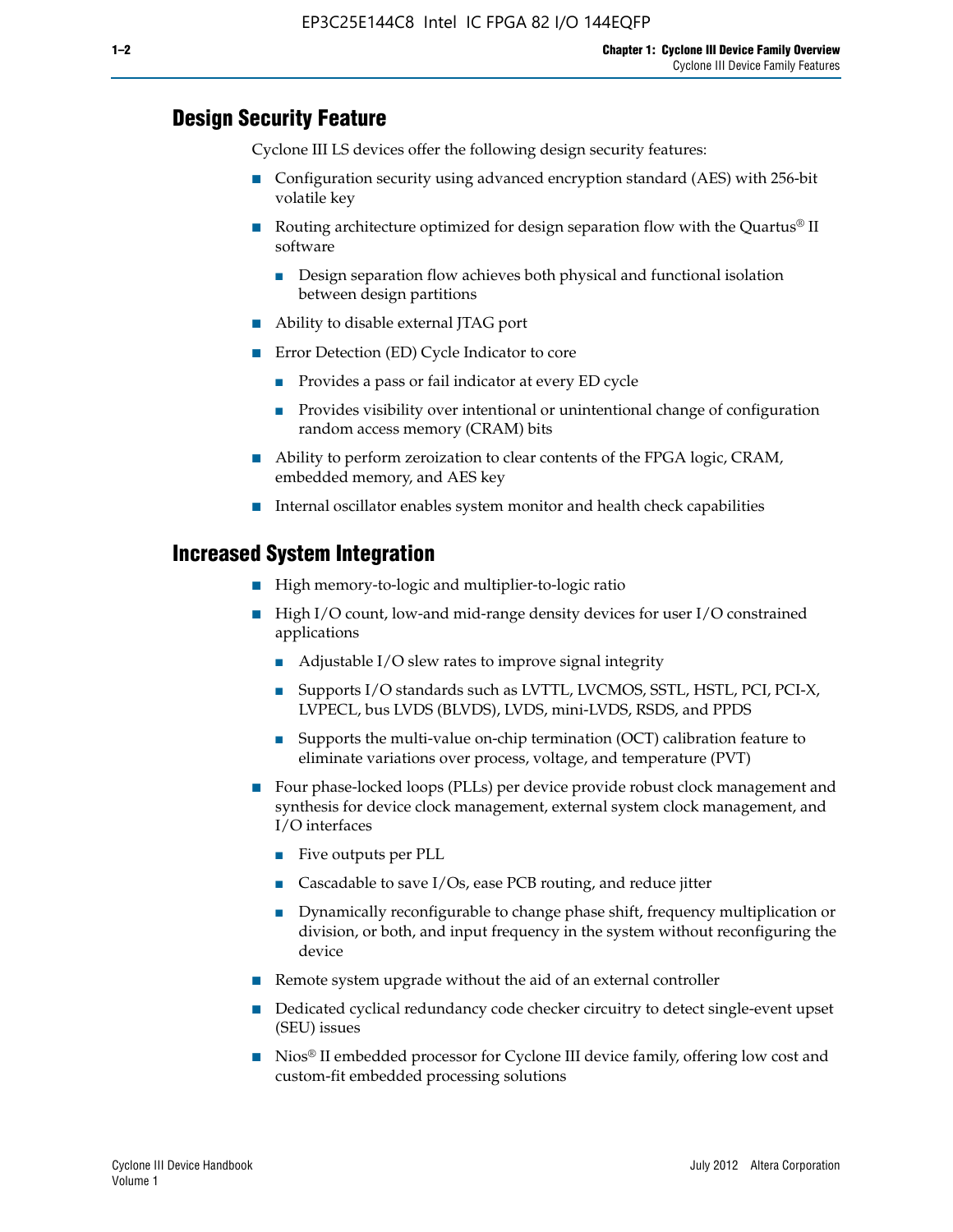- Wide collection of pre-built and verified IP cores from Altera and Altera Megafunction Partners Program (AMPP) partners
- Supports high-speed external memory interfaces such as DDR, DDR2, SDR SDRAM, and QDRII SRAM
	- Auto-calibrating PHY feature eases the timing closure process and eliminates variations with PVT for DDR, DDR2, and QDRII SRAM interfaces

Cyclone III device family supports vertical migration that allows you to migrate your device to other devices with the same dedicated pins, configuration pins, and power pins for a given package-across device densities. This allows you to optimize device density and cost as your design evolves.

Table 1–1 lists Cyclone III device family features.

**Table 1–1. Cyclone III Device Family Features**

| <b>Family</b>     | <b>Device</b> | <b>Logic</b><br><b>Elements</b> | Number of<br>M9K<br><b>Blocks</b> | <b>Total RAM</b><br><b>Bits</b> | 18 x 18<br><b>Multipliers</b> | <b>PLLs</b>    | Global<br><b>Clock</b><br><b>Networks</b> | <b>Maximum</b><br>User I/Os |
|-------------------|---------------|---------------------------------|-----------------------------------|---------------------------------|-------------------------------|----------------|-------------------------------------------|-----------------------------|
|                   | <b>EP3C5</b>  | 5,136                           | 46                                | 423,936                         | 23                            | $\overline{2}$ | 10                                        | 182                         |
|                   | EP3C10        | 10,320                          | 46                                | 423,936                         | 23                            | $\overline{2}$ | 10                                        | 182                         |
|                   | EP3C16        | 15,408                          | 56                                | 516,096                         | 56                            | 4              | 20                                        | 346                         |
| Cyclone III       | EP3C25        | 24,624                          | 66                                | 608,256                         | 66                            | 4              | 20                                        | 215                         |
|                   | EP3C40        | 39,600                          | 126                               | 1,161,216                       | 126                           | 4              | 20                                        | 535                         |
|                   | EP3C55        | 55,856                          | 260                               | 2,396,160                       | 156                           | 4              | 20                                        | 377                         |
|                   | EP3C80        | 81,264                          | 305                               | 2,810,880                       | 244                           | 4              | 20                                        | 429                         |
|                   | EP3C120       | 119,088                         | 432                               | 3,981,312                       | 288                           | 4              | 20                                        | 531                         |
|                   | EP3CLS70      | 70,208                          | 333                               | 3,068,928                       | 200                           | 4              | 20                                        | 429                         |
| Cyclone III<br>LS | EP3CLS100     | 100,448                         | 483                               | 4,451,328                       | 276                           | 4              | 20                                        | 429                         |
|                   | EP3CLS150     | 150,848                         | 666                               | 6,137,856                       | 320                           | 4              | 20                                        | 429                         |
|                   | EP3CLS200     | 198,464                         | 891                               | 8,211,456                       | 396                           | 4              | 20                                        | 429                         |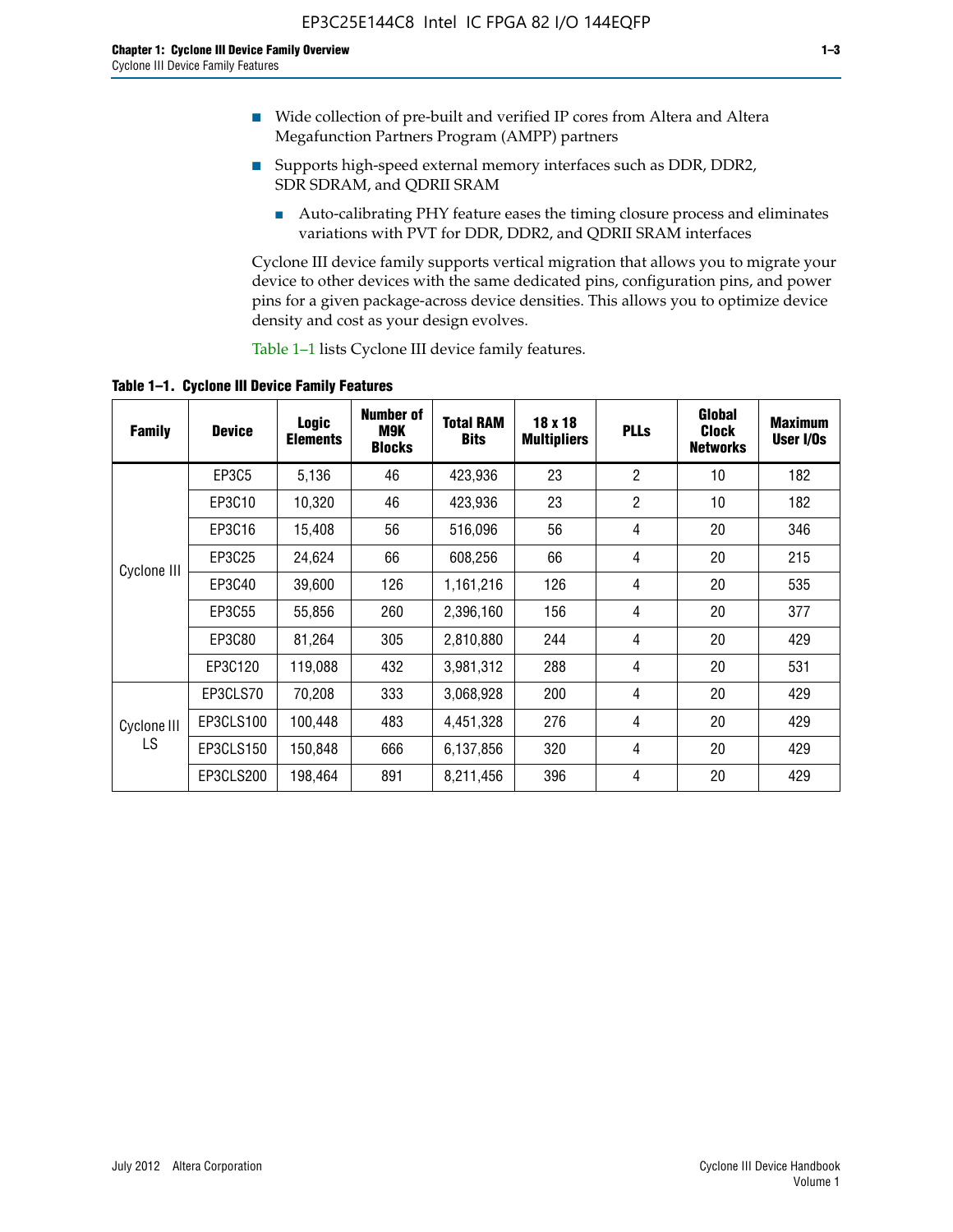Table 1–2 lists Cyclone III device family package options, I/O pins, and differential channel counts.

| Table 1–2.  Cyclone III Device Family Package Options, I/O pin and Differential Channel Counts (1), (2), (3), (4), (5) |  |  |  |  |  |
|------------------------------------------------------------------------------------------------------------------------|--|--|--|--|--|
|                                                                                                                        |  |  |  |  |  |

| <b>Family</b> | <b>Package</b> | E144 $(7)$ | M164     | P240    | <b>F256</b> | <b>U256</b> | F324       | F484     | U484        | F780         |
|---------------|----------------|------------|----------|---------|-------------|-------------|------------|----------|-------------|--------------|
|               | EP3C5          | 94, 22     | 4106, 28 |         | 182, 68     | 182, 68     |            |          |             |              |
|               | EP3C10         | 94, 22     | 106, 28  |         | 182, 68     | 182, 68     |            |          |             |              |
|               | EP3C16         | 84, 19     | 92, 23   | 160, 47 | 168, 55     | 168, 55     |            | 346, 140 | 4346, 140   |              |
| Cyclone III   | EP3C25         | 82, 18     |          | 148, 43 | $-156, 54$  | 156, 54     | 4215, 83   |          |             |              |
| (8)           | EP3C40         |            |          | 128, 26 |             |             | $-195, 61$ | 331, 127 | 331, 127    | 1535, 227(6) |
|               | EP3C55         |            |          |         |             |             |            | 327, 135 | 327, 135    | 377, 163     |
|               | EP3C80         |            |          |         |             |             |            | 295, 113 | ,295, 113   | 429, 181     |
|               | EP3C120        |            |          |         |             |             |            | 283, 106 |             | 531, 233     |
|               | EP3CLS70       |            |          |         |             |             |            | 294, 113 | 294, 113    | 429, 181     |
| Cyclone III   | EP3CLS100      |            |          |         |             |             |            | 294, 113 | $-294, 113$ | 429, 181     |
| LS            | EP3CLS150      |            |          |         |             |             |            | 226, 87  |             | 429, 181     |
|               | EP3CLS200      |            |          |         |             |             |            | 226, 87  |             | 429, 181     |

**Notes to Table 1–2:**

(1) For each device package, the first number indicates the number of the I/O pin; the second number indicates the differential channel count.

(2) For more information about device packaging specifications, refer to the Cyclone III [Package and Thermal Resistance](http://www.altera.com/support/devices/packaging/specifications/pkg-pin/dev-package-listing.jsp?device=Cyclone_III) webpage.

(3) The I/O pin numbers are the maximum I/O counts (including clock input pins) supported by the device package combination and can be affected by the configuration scheme selected for the device.

(4) All packages are available in lead-free and leaded options.

(5) Vertical migration is not supported between Cyclone III and Cyclone III LS devices.

(6) The EP3C40 device in the F780 package supports restricted vertical migration. Maximum user I/Os are restricted to 510 I/Os if you enable migration to the EP3C120 and are using voltage referenced I/O standards. If you are not using voltage referenced I/O standards, you can increase the maximum number of I/Os.

(7) The E144 package has an exposed pad at the bottom of the package. This exposed pad is a ground pad that must be connected to the ground plane on your PCB. Use this exposed pad for electrical connectivity and not for thermal purposes.

(8) All Cyclone III device UBGA packages are supported by the Quartus II software version 7.1 SP1 and later, with the exception of the UBGA packages of EP3C16, which are supported by the Quartus II software version 7.2.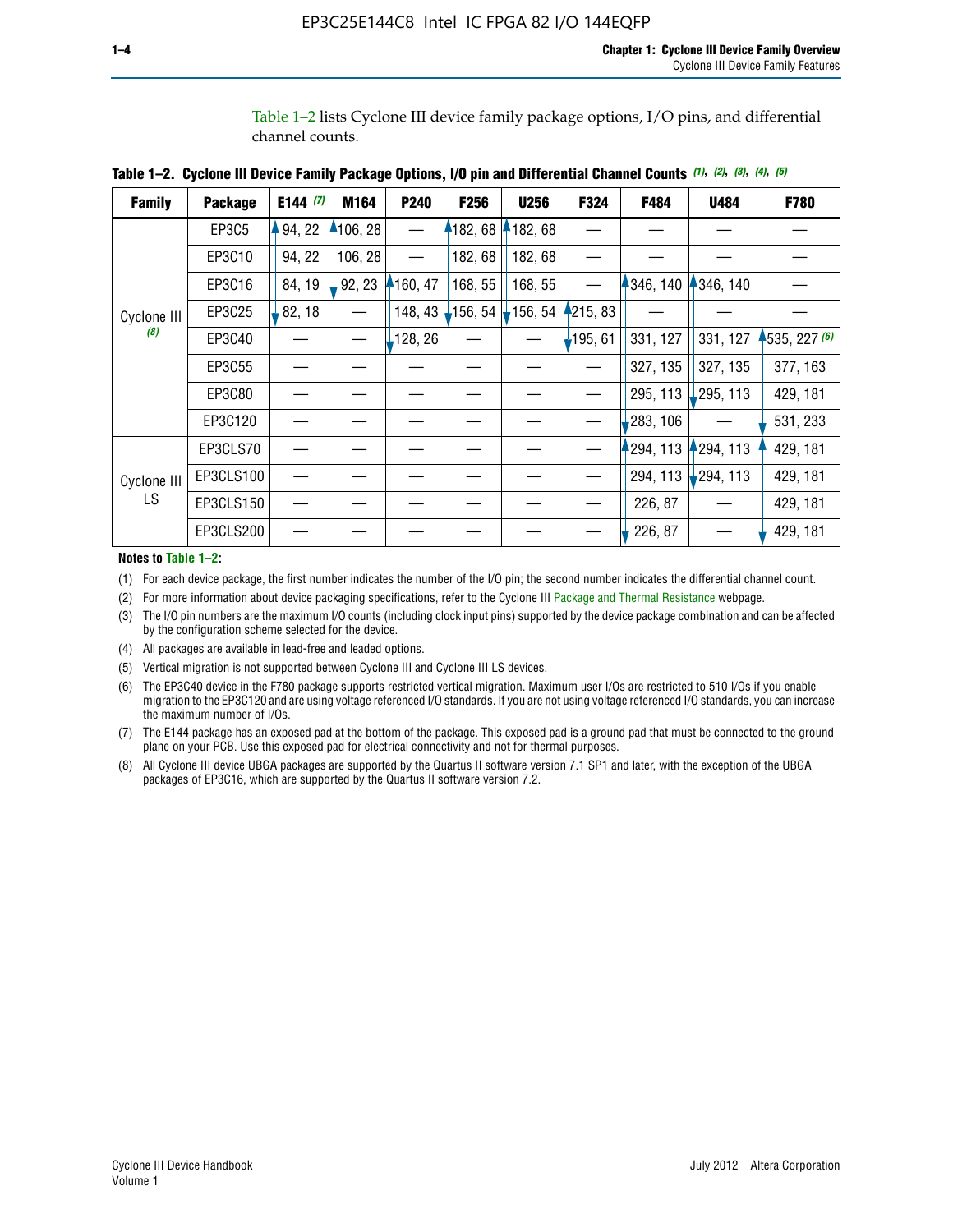Table 1–3 lists Cyclone III device family package sizes.

| <b>Family</b>  | <b>Package</b>   | Pitch (mm) | Nominal Area (mm <sup>2</sup> ) | Length x Width (mm $\times$ mm) | Height (mm) |
|----------------|------------------|------------|---------------------------------|---------------------------------|-------------|
|                | E144             | 0.5        | 484                             | $22 \times 22$                  | 1.60        |
|                | M164             | 0.5        | 64                              | $8 \times 8$                    | 1.40        |
|                | P <sub>240</sub> | 0.5        | 1197                            | $34.6 \times 34.6$              | 4.10        |
|                | F <sub>256</sub> | 1.0        | 289                             | $17 \times 17$                  | 1.55        |
| Cyclone III    | U256             | 0.8        | 196                             | $14 \times 14$                  | 2.20        |
|                | F324             | 1.0        | 361                             | $19 \times 19$                  | 2.20        |
|                | F484             | 1.0        | 529                             | $23 \times 23$                  | 2.60        |
|                | U484             | 0.8        | 361                             | $19 \times 19$                  | 2.20        |
|                | F780             | 1.0        | 841                             | $29 \times 29$                  | 2.60        |
|                | F484             | 1.0        | 529                             | $23 \times 23$                  | 2.60        |
| Cyclone III LS | U484             | 0.8        | 361                             | $19 \times 19$                  | 2.20        |
|                | F780             | 1.0        | 841                             | $29 \times 29$                  | 2.60        |

**Table 1–3. Cyclone III Device Family Package Sizes**

Table 1–4 lists Cyclone III device family speed grades.

**Table 1–4. Cyclone III Device Family Speed Grades (Part 1 of 2)**

| <b>Family</b> | <b>Device</b> | E144              | M164          | <b>P240</b> | <b>F256</b>           | <b>U256</b>           | F324                  | F484                  | U484                  | <b>F780</b>       |
|---------------|---------------|-------------------|---------------|-------------|-----------------------|-----------------------|-----------------------|-----------------------|-----------------------|-------------------|
|               | EP3C5         | C7, C8,<br>17, A7 | C7, C8,<br>17 |             | C6, C7,<br>C8, I7, A7 | C6, C7,<br>C8, I7, A7 |                       |                       |                       |                   |
|               | EP3C10        | C7, C8,<br>17, A7 | C7, C8,<br>17 |             | C6, C7,<br>C8, I7, A7 | C6, C7,<br>C8, I7, A7 |                       |                       |                       |                   |
|               | EP3C16        | C7, C8,<br>17, A7 | C7, C8,<br>17 | C8          | C6, C7,<br>C8, I7, A7 | C6, C7,<br>C8, I7, A7 |                       | C6, C7,<br>C8, I7, A7 | C6, C7,<br>C8, I7, A7 |                   |
| Cyclone III   | EP3C25        | C7, C8,<br>17, A7 |               | C8          | C6, C7,<br>C8, I7, A7 | C6, C7,<br>C8, I7, A7 | C6, C7,<br>C8, I7, A7 |                       |                       |                   |
|               | EP3C40        |                   |               | C8          |                       |                       | C6, C7,<br>C8, I7, A7 | C6, C7,<br>C8, I7, A7 | C6, C7,<br>C8, I7, A7 | C6, C7,<br>C8, 17 |
|               | EP3C55        |                   |               |             |                       |                       |                       | C6, C7,<br>C8, 17     | C6, C7,<br>C8, 17     | C6, C7,<br>C8, 17 |
|               | EP3C80        |                   |               |             |                       |                       |                       | C6, C7,<br>C8, 17     | C6, C7,<br>C8, 17     | C6, C7,<br>C8, 17 |
|               | EP3C120       |                   |               |             |                       |                       |                       | C7, C8, I7            |                       | C7, C8,<br>17     |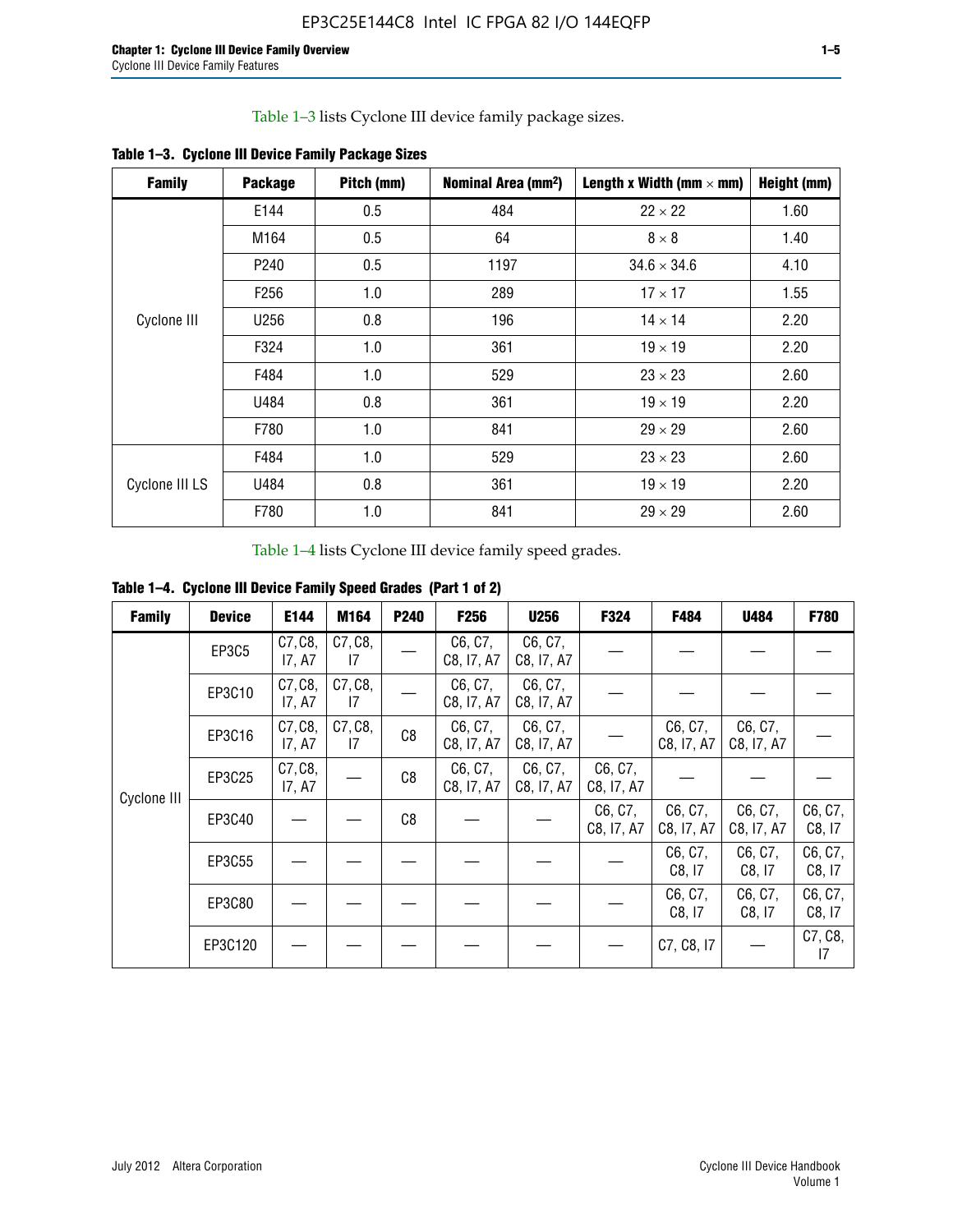| Table 1-4. Cyclone III Device Family Speed Grades (Part 2 of 2) |  |  |
|-----------------------------------------------------------------|--|--|

| <b>Family</b> | <b>Device</b> | E144 | M164 | <b>P240</b> | <b>F256</b> | <b>U256</b> | F324 | F484       | U484       | F780          |
|---------------|---------------|------|------|-------------|-------------|-------------|------|------------|------------|---------------|
|               | EP3CLS70      |      |      |             |             |             |      | C7, C8, 17 | C7, C8, I7 | C7, C8,<br>17 |
| Cyclone III   | EP3CLS100     |      |      |             |             |             |      | C7, C8, 17 | C7, C8, I7 | C7, C8,<br>17 |
| LS            | EP3CLS150     |      |      |             |             |             |      | C7, C8, I7 |            | C7, C8,<br>17 |
|               | EP3CLS200     |      |      |             |             |             |      | C7, C8, I7 |            | C7, C8,<br>17 |

Table 1–5 lists Cyclone III device family configuration schemes.

| <u>rapic 1-9. Uvululid III buviud Laliliiv vulliigulatioli Sulidilids</u> |                    |                       |  |  |
|---------------------------------------------------------------------------|--------------------|-----------------------|--|--|
| <b>Configuration Scheme</b>                                               | <b>Cyclone III</b> | <b>Cyclone III LS</b> |  |  |
| Active serial (AS)                                                        |                    |                       |  |  |
| Active parallel (AP)                                                      |                    |                       |  |  |
| Passive serial (PS)                                                       |                    |                       |  |  |
| Fast passive parallel (FPP)                                               |                    |                       |  |  |
| Joint Test Action Group (JTAG)                                            |                    |                       |  |  |

**Table 1–5. Cyclone III Device Family Configuration Schemes**

## **Cyclone III Device Family Architecture**

Cyclone III device family includes a customer-defined feature set that is optimized for portable applications and offers a wide range of density, memory, embedded multiplier, and I/O options. Cyclone III device family supports numerous external memory interfaces and I/O protocols that are common in high-volume applications. The Quartus II software features and parameterizable IP cores make it easier for you to use the Cyclone III device family interfaces and protocols.

The following sections provide an overview of the Cyclone III device family features.

## **Logic Elements and Logic Array Blocks**

The logic array block (LAB) consists of 16 logic elements and a LAB-wide control block. An LE is the smallest unit of logic in the Cyclone III device family architecture. Each LE has four inputs, a four-input look-up table (LUT), a register, and output logic. The four-input LUT is a function generator that can implement any function with four variables.

f For more information about LEs and LABs, refer to the *[Logic Elements and Logic Array](http://www.altera.com/literature/hb/cyc3/cyc3_ciii51002.pdf)  [Blocks in the Cyclone III Device Family](http://www.altera.com/literature/hb/cyc3/cyc3_ciii51002.pdf)* chapter.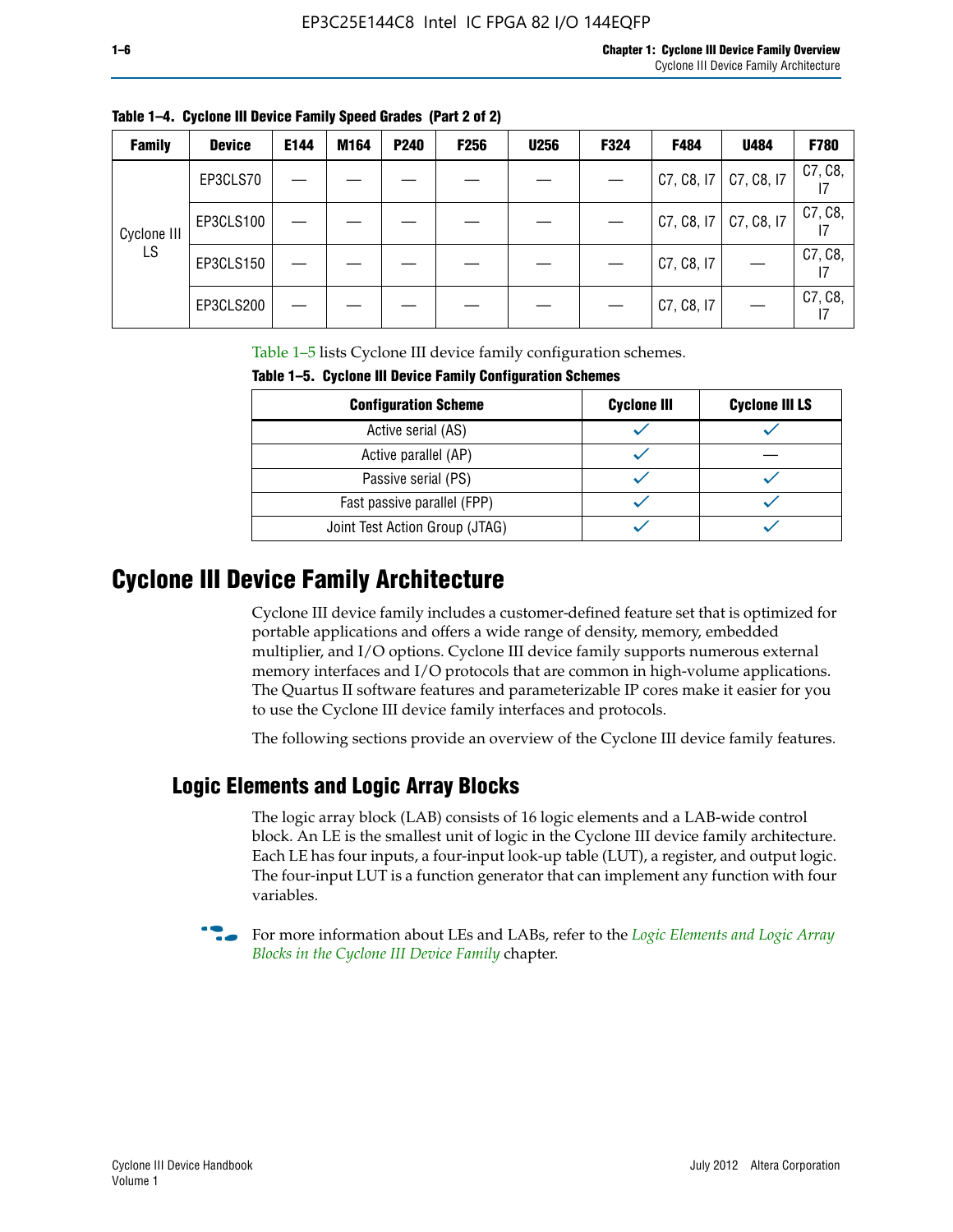#### **Memory Blocks**

Each M9K memory block of the Cyclone III device family provides nine Kbits of on-chip memory capable of operating at up to 315 MHz for Cyclone III devices and up to 274 MHz for Cyclone III LS devices. The embedded memory structure consists of M9K memory blocks columns that you can configure as RAM, first-in first-out (FIFO) buffers, or ROM. The Cyclone III device family memory blocks are optimized for applications such as high throughout packet processing, embedded processor program, and embedded data storage.

The Quartus II software allows you to take advantage of the M9K memory blocks by instantiating memory using a dedicated megafunction wizard or by inferring memory directly from the VHDL or Verilog source code.

M9K memory blocks support single-port, simple dual-port, and true dual-port operation modes. Single-port mode and simple dual-port mode are supported for all port widths with a configuration of  $\times1$ ,  $\times2$ ,  $\times4$ ,  $\times8$ ,  $\times9$ ,  $\times16$ ,  $\times18$ ,  $\times32$ , and  $\times36$ . True dual-port is supported in port widths with a configuration of  $\times$ 1,  $\times$ 2,  $\times$ 4,  $\times$ 8,  $\times$ 9,  $\times$ 16, and ×18.



**For more information about memory blocks, refer to the** *Memory Blocks in the Cyclone [III Device Family](http://www.altera.com/literature/hb/cyc3/cyc3_ciii51004.pdf)* chapter.

#### **Embedded Multipliers and Digital Signal Processing Support**

Cyclone III devices support up to 288 embedded multiplier blocks and Cyclone III LS devices support up to 396 embedded multiplier blocks. Each block supports one individual  $18 \times 18$ -bit multiplier or two individual  $9 \times 9$ -bit multipliers.

The Quartus II software includes megafunctions that are used to control the operation mode of the embedded multiplier blocks based on user parameter settings. Multipliers can also be inferred directly from the VHDL or Verilog source code. In addition to embedded multipliers, Cyclone III device family includes a combination of on-chip resources and external interfaces, making them ideal for increasing performance, reducing system cost, and lowering the power consumption of digital signal processing (DSP) systems. You can use Cyclone III device family alone or as DSP device co-processors to improve price-to-performance ratios of DSP systems.

The Cyclone III device family DSP system design support includes the following features:

- DSP IP cores:
	- Common DSP processing functions such as finite impulse response (FIR), fast Fourier transform (FFT), and numerically controlled oscillator (NCO) functions
	- Suites of common video and image processing functions
- Complete reference designs for end-market applications
- DSP Builder interface tool between the Quartus II software and the MathWorks Simulink and MATLAB design environments
- DSP development kits
- For more information about embedded multipliers and digital signal processing support, refer to the *[Embedded Multipliers in Cyclone III Devices](http://www.altera.com/literature/hb/cyc3/cyc3_ciii51005.pdf)* chapter.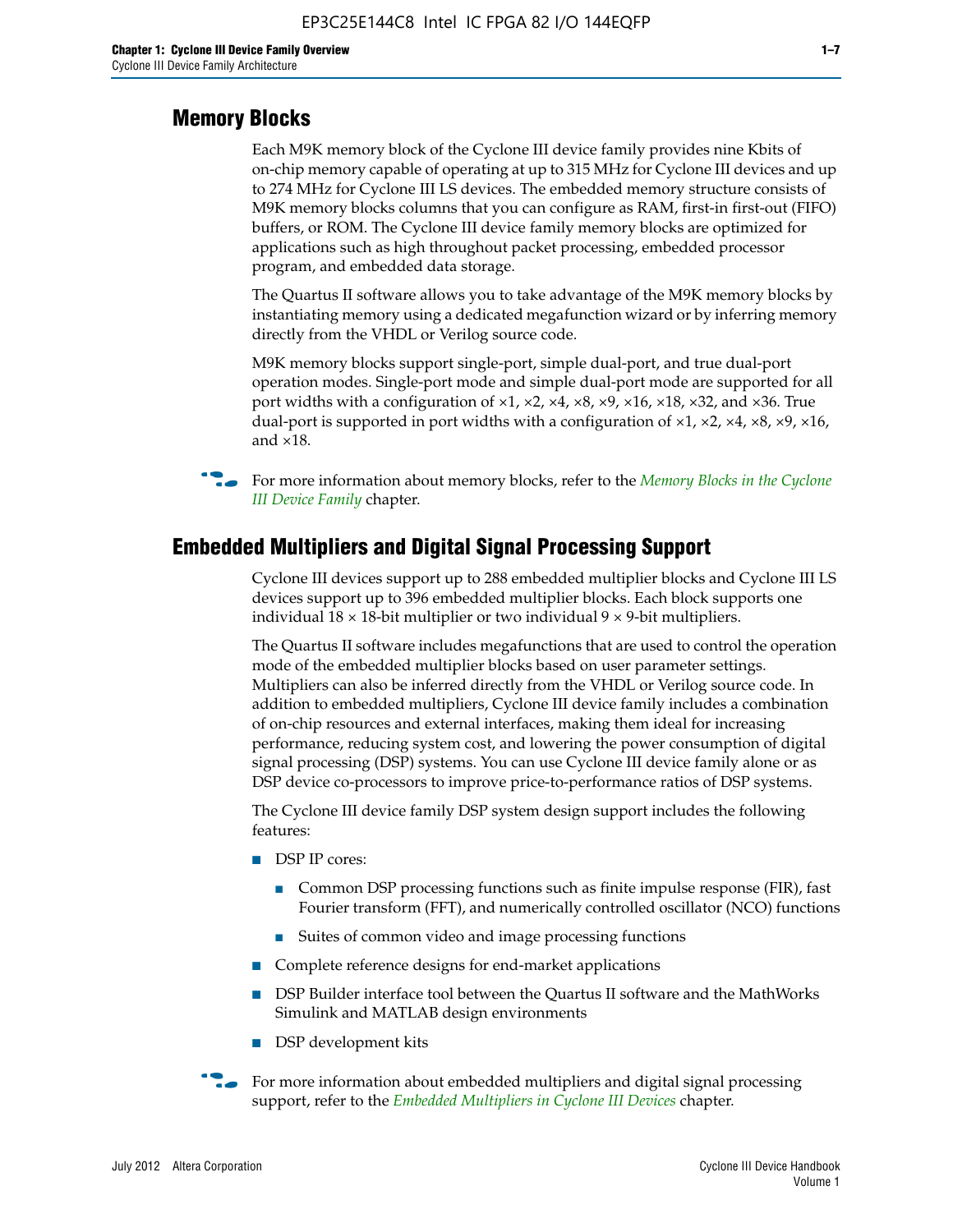#### **Clock Networks and PLLs**

Cyclone III device family includes 20 global clock networks. You can drive global clock signals from dedicated clock pins, dual-purpose clock pins, user logic, and PLLs. Cyclone III device family includes up to four PLLs with five outputs per PLL to provide robust clock management and synthesis. You can use PLLs for device clock management, external system clock management, and I/O interfaces.

You can dynamically reconfigure the Cyclone III device family PLLs to enable auto-calibration of external memory interfaces while the device is in operation. This feature enables the support of multiple input source frequencies and corresponding multiplication, division, and phase shift requirements. PLLs in Cyclone III device family may be cascaded to generate up to ten internal clocks and two external clocks on output pins from a single external clock source.

**For more PLL specifications and information, refer to the** *[Cyclone III Device Data Sheet](http://www.altera.com/literature/hb/cyc3/cyc3_ciii52001.pdf)***,** *[Cyclone III LS Device Data Sheet](http://www.altera.com/literature/hb/cyc3/cyc3_ciii52002.pdf)*, and *[Clock Networks and PLLs in the Cyclone III Device](http://www.altera.com/literature/hb/cyc3/cyc3_ciii51006.pdf)  [Family](http://www.altera.com/literature/hb/cyc3/cyc3_ciii51006.pdf)* chapters.

#### **I/O Features**

Cyclone III device family has eight I/O banks. All I/O banks support single-ended and differential I/O standards listed in Table 1–6.

| Type             | <b>I/O Standard</b>                                        |
|------------------|------------------------------------------------------------|
| Single-Ended I/O | LVTTL, LVCMOS, SSTL, HSTL, PCI, and PCI-X                  |
| Differential I/O | SSTL, HSTL, LVPECL, BLVDS, LVDS, mini-LVDS, RSDS, and PPDS |

**Table 1–6. Cyclone III Device Family I/O Standards Support** 

The Cyclone III device family I/O also supports programmable bus hold, programmable pull-up resistors, programmable delay, programmable drive strength, programmable slew-rate control to optimize signal integrity, and hot socketing. Cyclone III device family supports calibrated on-chip series termination ( $R_S$  OCT) or driver impedance matching (Rs) for single-ended I/O standards, with one OCT calibration block per side.

For more information, refer to the *[I/O Features in the Cyclone III Device Family](http://www.altera.com/literature/hb/cyc3/cyc3_ciii51007.pdf)* chapter.

## **High-Speed Differential Interfaces**

Cyclone III device family supports high-speed differential interfaces such as BLVDS, LVDS, mini-LVDS, RSDS, and PPDS. These high-speed I/O standards in Cyclone III device family provide high data throughput using a relatively small number of I/O pins and are ideal for low-cost applications. Dedicated differential output drivers on the left and right I/O banks can send data rates at up to 875 Mbps for Cyclone III devices and up to 740 Mbps for Cyclone III LS devices, without the need for external resistors. This saves board space or simplifies PCB routing. Top and bottom I/O banks support differential transmission (with the addition of an external resistor network) data rates at up to 640 Mbps for both Cyclone III and Cyclone III LS devices.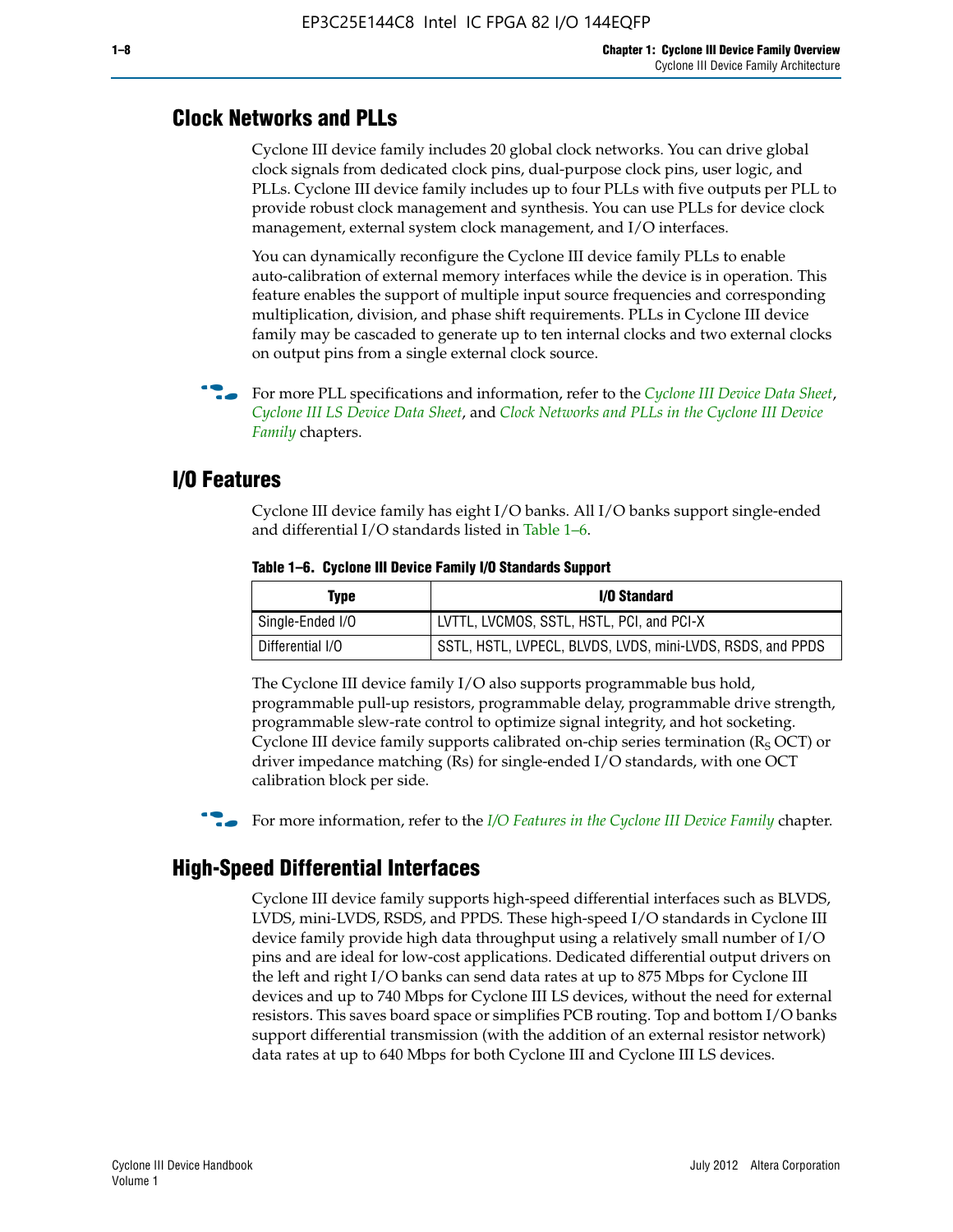**For more information, refer to the** *High-Speed Differential Interfaces in the Cyclone III* $\overline{a}$ *[Device Family](http://www.altera.com/literature/hb/cyc3/cyc3_ciii51008.pdf)* chapter.

#### **Auto-Calibrating External Memory Interfaces**

Cyclone III device family supports common memory types such as DDR, DDR2, SDR SDRAM, and QDRII SRAM. DDR2 SDRAM memory interfaces support data rates up to 400 Mbps for Cyclone III devices and 333 Mbps for Cyclone III LS devices. Memory interfaces are supported on all sides of Cyclone III device family. Cyclone III device family has the OCT, DDR output registers, and 8-to-36-bit programmable DQ group widths features to enable rapid and robust implementation of different memory standards.

An auto-calibrating megafunction is available in the Quartus II software for DDR and QDR memory interface PHYs. This megafunction is optimized to take advantage of the Cyclone III device family I/O structure, simplify timing closure requirements, and take advantage of the Cyclone III device family PLL dynamic reconfiguration feature to calibrate PVT changes.

**For more information, refer to the** *External Memory Interfaces in the Cyclone III Device [Family](http://www.altera.com/literature/hb/cyc3/cyc3_ciii51009.pdf)* chapter.

#### **Support for Industry-Standard Embedded Processors**

To quickly and easily create system-level designs using Cyclone III device family, you can select among the ×32-bit soft processor cores: Freescale®V1 Coldfire, ARM® Cortex M1, or Altera Nios® II, along with a library of 50 other IP blocks when using the system-on-a-programmable-chip (SOPC) Builder tool. SOPC Builder is an Altera Quartus II design tool that facilitates system-integration of IP blocks in an FPGA design. The SOPC Builder automatically generates interconnect logic and creates a testbench to verify functionality, saving valuable design time.

Cyclone III device family expands the peripheral set, memory, I/O, or performance of legacy embedded processors. Single or multiple Nios II embedded processors are designed into Cyclone III device family to provide additional co-processing power, or even replace legacy embedded processors in your system. Using the Cyclone III device family and Nios II together provide low-cost, high-performance embedded processing solutions, which in turn allow you to extend the life cycle of your product and improve time-to-market over standard product solutions.

 $\mathbb{I}$  Separate licensing of the Freescale and ARM embedded processors are required.

#### **Hot Socketing and Power-On-Reset**

Cyclone III device family features hot socketing (also known as hot plug-in or hot swap) and power sequencing support without the use of external devices. You can insert or remove a board populated with one or more Cyclone III device family during a system operation without causing undesirable effects to the running system bus or the board that was inserted into the system.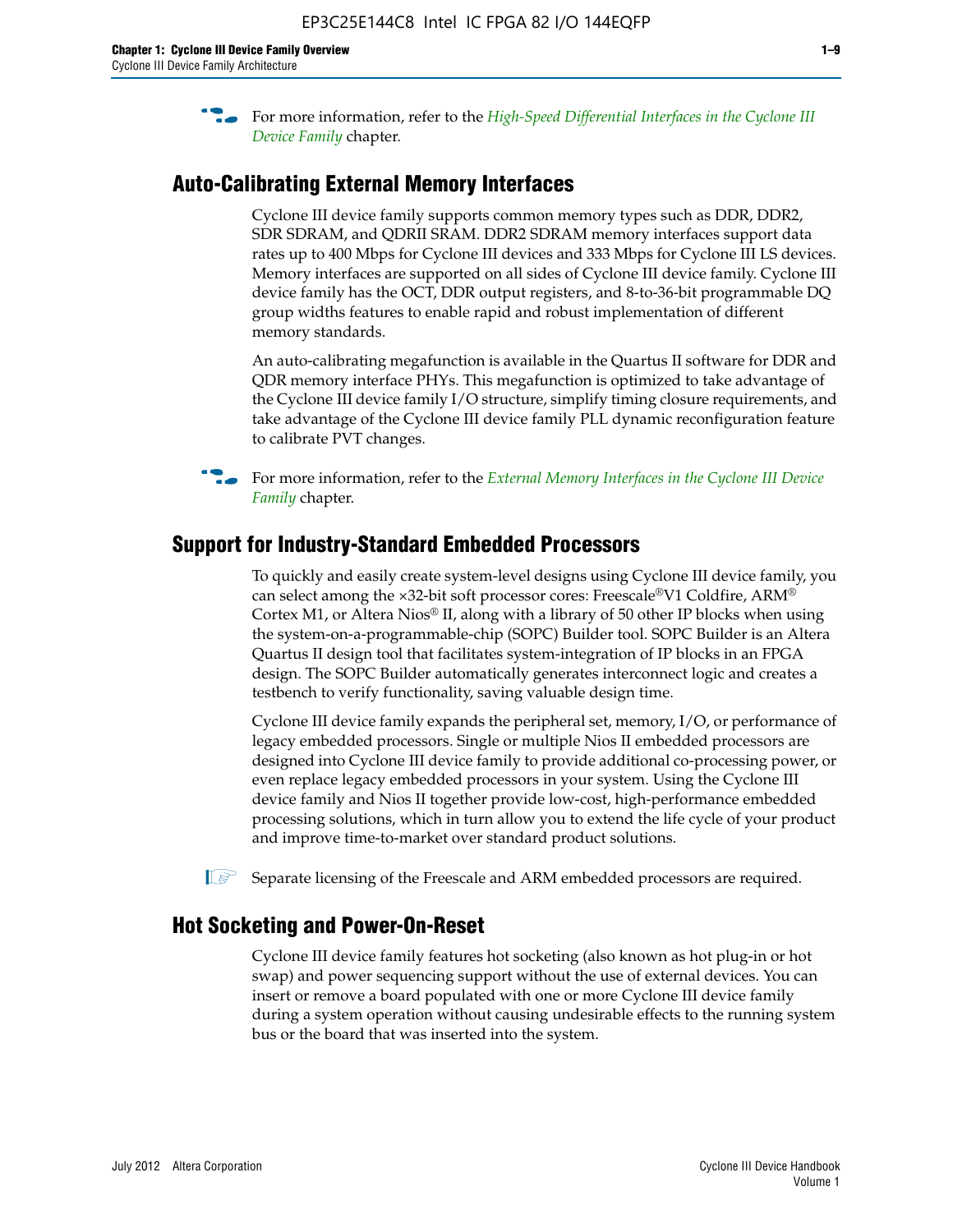The hot socketing feature allows you to use FPGAs on PCBs that also contain a mixture of 3.3-V, 2.5-V, 1.8-V, 1.5-V, and 1.2-V devices. The Cyclone III device family hot socketing feature eliminates power-up sequence requirements for other devices on the board for proper FPGA operation.

For more information about hot socketing and power-on-reset, refer to the *[Hot-Socketing and Power-on Reset in the Cyclone III Device Family](http://www.altera.com/literature/hb/cyc3/cyc3_ciii51011.pdf)* chapter.

#### **SEU Mitigation**

Cyclone III LS devices offer built-in error detection circuitry to detect data corruption due to soft errors in the CRAM cells. This feature allows CRAM contents to be read and verified to match a configuration-computed CRC value. The Quartus II software activates the built-in 32-bit CRC checker, which is part of the Cyclone III LS device.

**For more information about SEU mitigation, refer to the** *SEU Mitigation in the [Cyclone III Device Family](http://www.altera.com/literature/hb/cyc3/cyc3_ciii51013.pdf)* chapter.

#### **JTAG Boundary Scan Testing**

Cyclone III device family supports the JTAG IEEE Std. 1149.1 specification. The boundary-scan test (BST) architecture offers the capability to test pin connections without using physical test probes and captures functional data while a device is operating normally. Boundary-scan cells in the Cyclone III device family can force signals onto pins or capture data from pins or from logic array signals. Forced test data is serially shifted into the boundary-scan cells. Captured data is serially shifted out and externally compared to expected results. In addition to BST, you can use the IEEE Std. 1149.1 controller for the Cyclone III LS device in-circuit reconfiguration (ICR).

**f f**or more information about JTAG boundary scan testing, refer to the *IEEE* 1149.1 *[\(JTAG\) Boundary-Scan Testing for the Cyclone III Device Family](http://www.altera.com/literature/hb/cyc3/cyc3_ciii51014.pdf)* chapter.

#### **Quartus II Software Support**

The Quartus II software is the leading design software for performance and productivity. It is the only complete design solution for CPLDs, FPGAs, and ASICs in the industry. The Quartus II software includes an integrated development environment to accelerate system-level design and seamless integration with leading third-party software tools and flows.

The Cyclone III LS devices provide both physical and functional separation between security critical design partitions. Cyclone III LS devices offer isolation between design partitions. This ensures that device errors do not propagate from one partition to another, whether unintentional or intentional. The Quartus II software design separation flow facilitates the creation of separation regions in Cyclone III LS devices by tightly controlling the routing in and between the LogicLock regions. For ease of use, the separation flow integrates in the existing incremental compilation flow.

f For more information about the Quartus II software features, refer to the *[Quartus II](http://www.altera.com/literature/hb/qts/quartusii_handbook.pdf)  [Handbook](http://www.altera.com/literature/hb/qts/quartusii_handbook.pdf)*.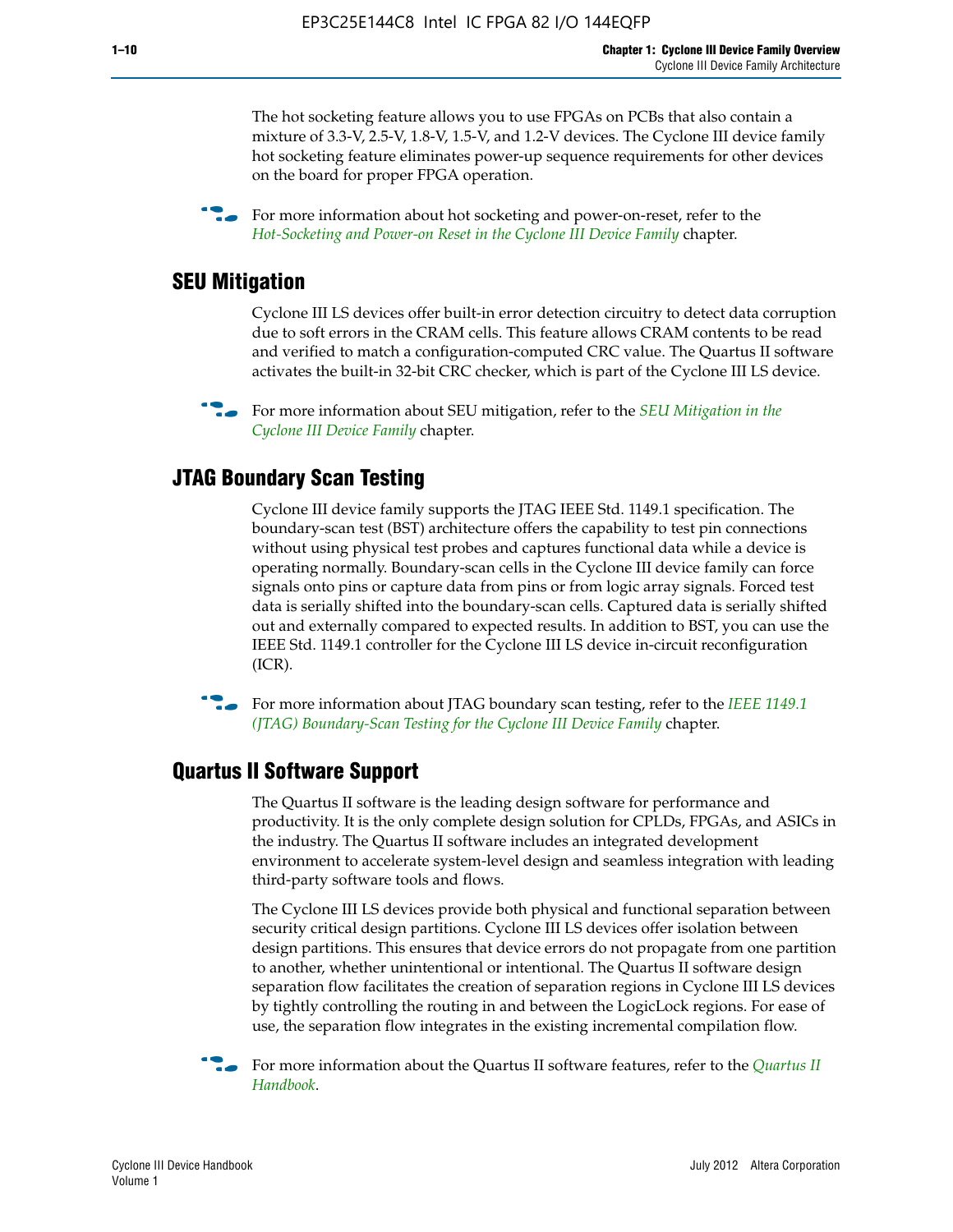## **Configuration**

Cyclone III device family uses SRAM cells to store configuration data. Configuration data is downloaded to Cyclone III device family each time the device powers up. Low-cost configuration options include the Altera EPCS family serial flash devices as well as commodity parallel flash configuration options. These options provide the flexibility for general-purpose applications and the ability to meet specific configuration and wake-up time requirements of the applications. Cyclone III device family supports the AS, PS, FPP, and JTAG configuration schemes. The AP configuration scheme is only supported in Cyclone III devices.



f For more information about configuration, refer to the *[Configuration, Design Security,](http://www.altera.com/literature/hb/cyc3/cyc3_ciii51016.pdf)  [and Remote System Upgrades in the Cyclone III Device Family](http://www.altera.com/literature/hb/cyc3/cyc3_ciii51016.pdf)* chapter.

#### **Remote System Upgrades**

Cyclone III device family offers remote system upgrade without an external controller. The remote system upgrade capability in Cyclone III device family allows system upgrades from a remote location. Soft logic (either the Nios II embedded processor or user logic) implemented in Cyclone III device family can download a new configuration image from a remote location, store it in configuration memory, and direct the dedicated remote system upgrade circuitry to start a reconfiguration cycle. The dedicated circuitry performs error detection during and after the configuration process, and can recover from an error condition by reverting to a safe configuration image. The dedicated circuitry also provides error status information. Cyclone III devices support remote system upgrade in the AS and AP configuration scheme. Cyclone III LS devices support remote system upgrade in the AS configuration scheme only.

**For more information, refer to the** *Configuration, Design Security, and Remote System [Upgrades in the Cyclone III Device Family](http://www.altera.com/literature/hb/cyc3/cyc3_ciii51016.pdf)* chapter.

#### **Design Security (Cyclone III LS Devices Only)**

Cyclone III LS devices offer design security features which play a vital role in the large and critical designs in the competitive military and commercial environments. Equipped with the configuration bit stream encryption and anti-tamper features, Cyclone III LS devices protect your designs from copying, reverse engineering and tampering. The configuration security of Cyclone III LS devices uses AES with 256-bit security key.

f For more information, refer to the *[Configuration, Design Security, and Remote System](http://www.altera.com/literature/hb/cyc3/cyc3_ciii51016.pdf)  [Upgrades in Cyclone III Device Family](http://www.altera.com/literature/hb/cyc3/cyc3_ciii51016.pdf)* chapter.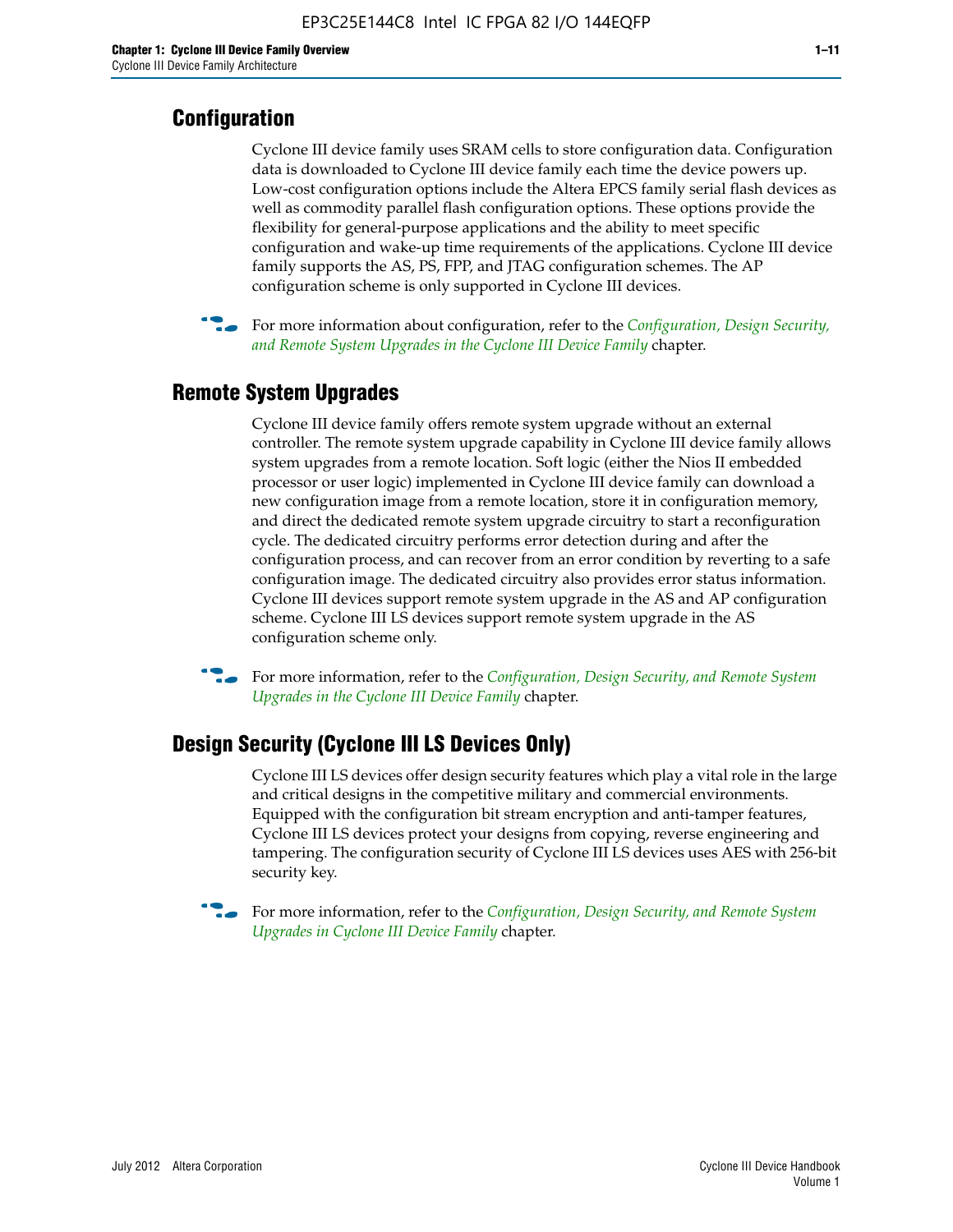## **Reference and Ordering Information**

Figure 1–1 and Figure 1–2 show the ordering codes for Cyclone III and Cyclone III LS devices.







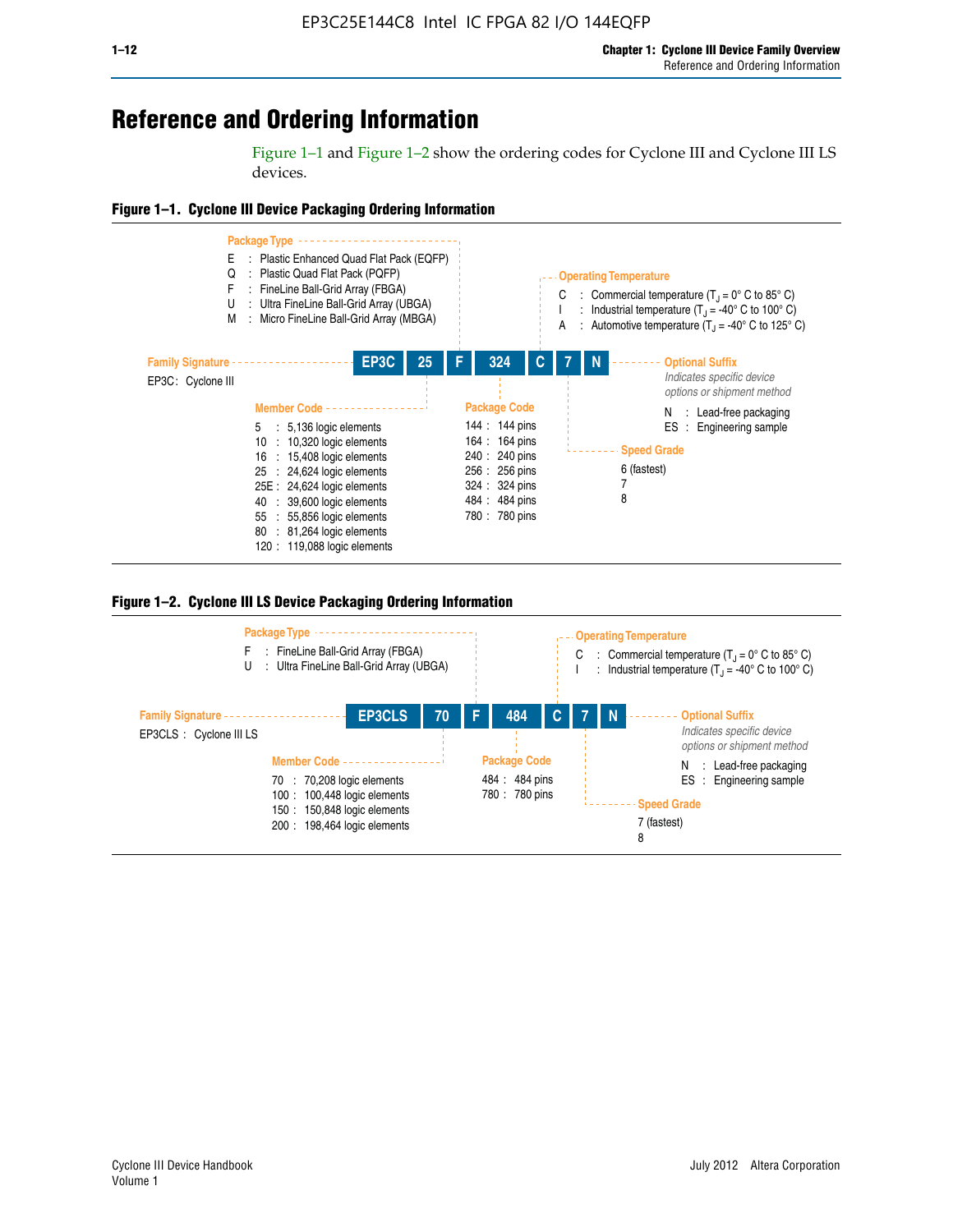# **Document Revision History**

Table 1–7 lists the revision history for this document.

| Table 1-7. Document Revision History |
|--------------------------------------|
|--------------------------------------|

| <b>Date</b>      | <b>Version</b> | <b>Changes</b>                                                                                                                                                                                                                                                                                                                                                                          |
|------------------|----------------|-----------------------------------------------------------------------------------------------------------------------------------------------------------------------------------------------------------------------------------------------------------------------------------------------------------------------------------------------------------------------------------------|
| <b>July 2012</b> | 2.4            | Updated 484 pin package code in Figure 1-1.                                                                                                                                                                                                                                                                                                                                             |
|                  |                | ■ Updated Table $1-1$ and Table $1-2$ .                                                                                                                                                                                                                                                                                                                                                 |
|                  | 2.3            | ■ Updated Figure $1-1$ and Figure $1-2$ .                                                                                                                                                                                                                                                                                                                                               |
| December 2011    |                | Updated hyperlinks.                                                                                                                                                                                                                                                                                                                                                                     |
|                  |                | Minor text edits.                                                                                                                                                                                                                                                                                                                                                                       |
| December 2009    | 2.2            | Minor text edits.                                                                                                                                                                                                                                                                                                                                                                       |
| <b>July 2009</b> | 2.1            | Minor edit to the hyperlinks.                                                                                                                                                                                                                                                                                                                                                           |
|                  |                | $\blacksquare$ Added Table 1-5.                                                                                                                                                                                                                                                                                                                                                         |
|                  |                | ■ Updated Table 1–1, Table 1–2, Table 1–3, and Table 1–4.                                                                                                                                                                                                                                                                                                                               |
| <b>June 2009</b> | 2.0            | • Updated "Introduction", "Cyclone III Device Family Architecture", "Embedded Multipliers<br>and Digital Signal Processing Support ", "Clock Networks and PLLs ", "I/O Features ",<br>"High-Speed Differential Interfaces ", "Auto-Calibrating External Memory Interfaces",<br>"Quartus II Software Support", "Configuration ", and "Design Security (Cyclone III LS<br>Devices Only)". |
|                  |                | Removed "Referenced Document" section.                                                                                                                                                                                                                                                                                                                                                  |
|                  |                | • Updated "Increased System Integration" section.                                                                                                                                                                                                                                                                                                                                       |
| October 2008     | 1.3            | Updated "Memory Blocks" section.                                                                                                                                                                                                                                                                                                                                                        |
|                  |                | • Updated chapter to new template.                                                                                                                                                                                                                                                                                                                                                      |
|                  |                | Added 164-pin Micro FineLine Ball-Grid Array (MBGA) details to Table 1-2, Table 1-3 and<br>Table $1-4$ .                                                                                                                                                                                                                                                                                |
| May 2008         | 1.2            | $\blacksquare$ Updated Figure 1-2 with automotive temperature information.                                                                                                                                                                                                                                                                                                              |
|                  |                | • Updated "Increased System Integration" section, Table 1-6, and "High-Speed Differential<br>Interfaces" section with BLVDS information.                                                                                                                                                                                                                                                |
|                  |                | Removed the text "Spansion" in "Increased System.                                                                                                                                                                                                                                                                                                                                       |
|                  |                | Integration" and "Configuration" sections.                                                                                                                                                                                                                                                                                                                                              |
|                  |                | Removed trademark symbol from "MultiTrack" in "MultiTrack Interconnect".                                                                                                                                                                                                                                                                                                                |
| <b>July 2007</b> | 1.1            | Removed registered trademark symbol from "Simulink" and "MATLAB" from "Embedded<br>Multipliers and Digital.                                                                                                                                                                                                                                                                             |
|                  |                | Signal Processing Support" section.                                                                                                                                                                                                                                                                                                                                                     |
|                  |                | Added chapter TOC and "Referenced Documents" section.                                                                                                                                                                                                                                                                                                                                   |
| March 2007       | 1.0            | Initial release.                                                                                                                                                                                                                                                                                                                                                                        |